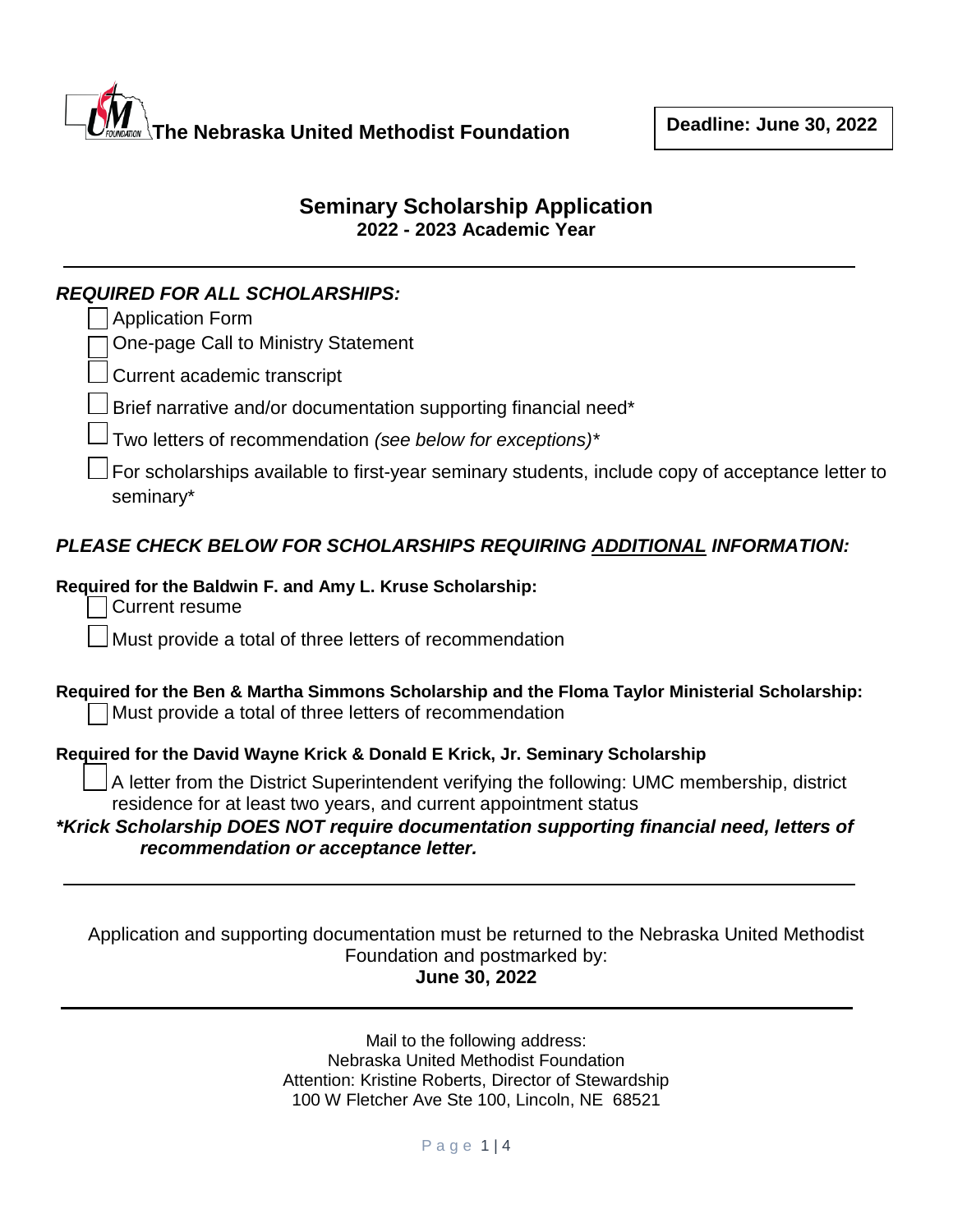

□ Floma Taylor Ministerial Scholarship

## **Seminary Scholarship Application 2022-2023 Academic Year**

## **Please carefully review the guidelines for each scholarship. Please check the scholarship(s)**  for which you are applying and return only one application.

| Albert R. Murdoch Ministerial Scholarship                     | Good Steward Scholarship (in memory of<br>Rev. Richard E. Atherton, Rev. Cal Leeds, Mary |
|---------------------------------------------------------------|------------------------------------------------------------------------------------------|
| Alice Kruse Ministerial                                       | Moore & Rev. Richard & Lois Urbach)                                                      |
| Scholarship                                                   | □ Harlan & Mabelle Wyrick Memorial                                                       |
| $\Box$ Alice Kruse Seminary Scholarship                       | Scholarship                                                                              |
| Alva Clark Seminary Scholarship                               | Joe Meeham UMM 100 Club Scholarship                                                      |
| Andrew & Nevabelle Howe Scholarship                           | Merv Schleifert UMM 100 Club Scholarship                                                 |
| Baldwin F. & Amy L. Kruse Scholarship                         | Murdock Ebenezer UMC Professional<br>Church Leader Scholarship                           |
| Ben & Martha Simmons Scholarship                              | Myrtle E. Williams Seminary Scholarship                                                  |
| <b>Charles &amp; Marilyn Humphrey Seminary</b><br>Scholarship | Rev. Albert Winseman Scholarship                                                         |
| <b>Cowles United Methodist Church Memorial</b>                | Scahill Family Scholarship                                                               |
| Scholarship                                                   | United Methodist Men's 100 Club                                                          |
| Darrel & Joyce Pickett Scholarship                            | Scholarship                                                                              |
| David Wayne Krick & Donald E. Krick, Jr.                      | Verl & Sylvia Miller Memorial Scholarship                                                |
| Seminary Scholarship                                          | Women in Ministry Scholarship                                                            |
| Dean, Jean & Randy Fleming and<br>Humphrey/Goff Scholarship   |                                                                                          |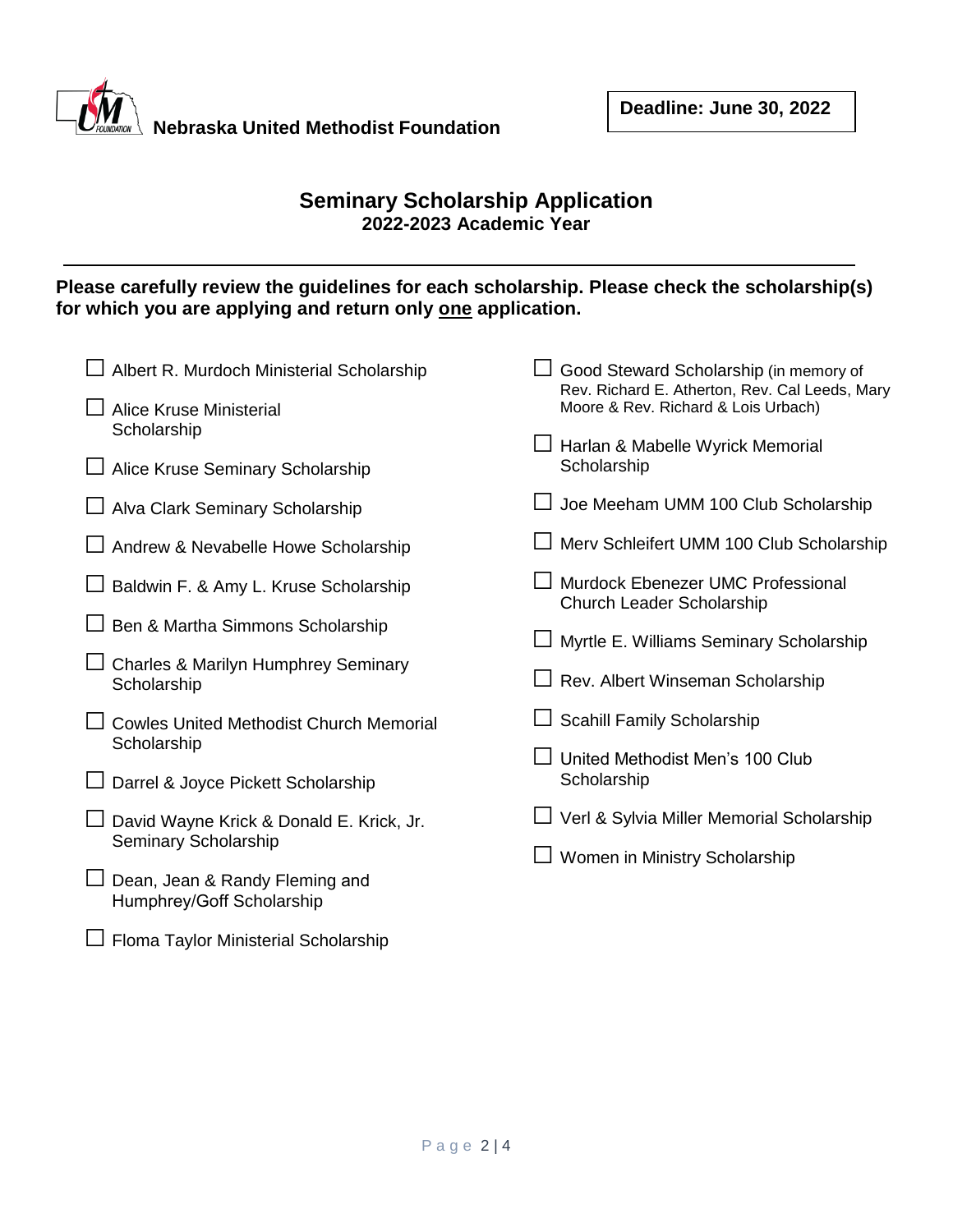

#### **Seminary Scholarship Application 2022-2023 Academic Year**

| PERSONAL INFORMATION                                                            |                                                                                            |                  |              |                   |
|---------------------------------------------------------------------------------|--------------------------------------------------------------------------------------------|------------------|--------------|-------------------|
| <b>First Name</b>                                                               |                                                                                            | <b>Last Name</b> |              |                   |
| <b>Address</b>                                                                  |                                                                                            | City             | <b>State</b> | <b>Zip Code</b>   |
| <b>Phone Number</b>                                                             | <b>Email Address</b>                                                                       |                  |              | Date of Birth     |
| <b>GENERAL INFORMATION</b>                                                      |                                                                                            |                  |              | <b>YES</b><br>NO. |
| Are you a certified candidate for ministry in the Great Plains Conference?<br>٠ |                                                                                            |                  |              |                   |
| Are you a member of a Nebraska United Methodist Church?<br>$\blacksquare$       |                                                                                            |                  |              |                   |
| If yes, which church?                                                           |                                                                                            |                  |              |                   |
| п                                                                               | Are you a current pastor or do you plan to become a pastor in the Great Plains Conference? |                  |              |                   |

- Do you have an ordained ministry mentor? If yes, who is your mentor?
- Have you ever been convicted of a felony? (If yes, please explain on another sheet of paper).

#### **EDUCATION:** Please use a separate sheet of paper if needed. **Student ID #: (if applicable)\_\_\_\_\_\_\_\_\_\_\_\_\_\_\_**

|                    | Name & Location required for all. Please include full address of current school. | <b>Start Date</b> | <b>Graduation Date</b><br>(or expected date) | <b>Cumulative</b><br><b>GPA</b> |
|--------------------|----------------------------------------------------------------------------------|-------------------|----------------------------------------------|---------------------------------|
| <b>High School</b> |                                                                                  |                   |                                              |                                 |
| College            |                                                                                  |                   |                                              |                                 |
| <b>Seminary</b>    |                                                                                  |                   |                                              |                                 |

#### **Will you be a:**

New student  $\Box$  Continuing student  $\Box$  Returning student from Inactive Status

Full-time Student  $\Box$  Part-time Student (Half Time  $\Box$  Quarter Time  $\Box$ )

#### **EMPLOYMENT HISTORY:** Please include the previous 5 years; use a separate sheet of paper if needed.

| Date: Month & Year | <b>Name of Employer</b> | <b>Salary</b> | <b>Job Title</b> | <b>Duties</b> |
|--------------------|-------------------------|---------------|------------------|---------------|
| From               |                         |               |                  |               |
| To                 |                         |               |                  |               |
| From               |                         |               |                  |               |
| To                 |                         |               |                  |               |
| From               |                         |               |                  |               |
| To                 |                         |               |                  |               |